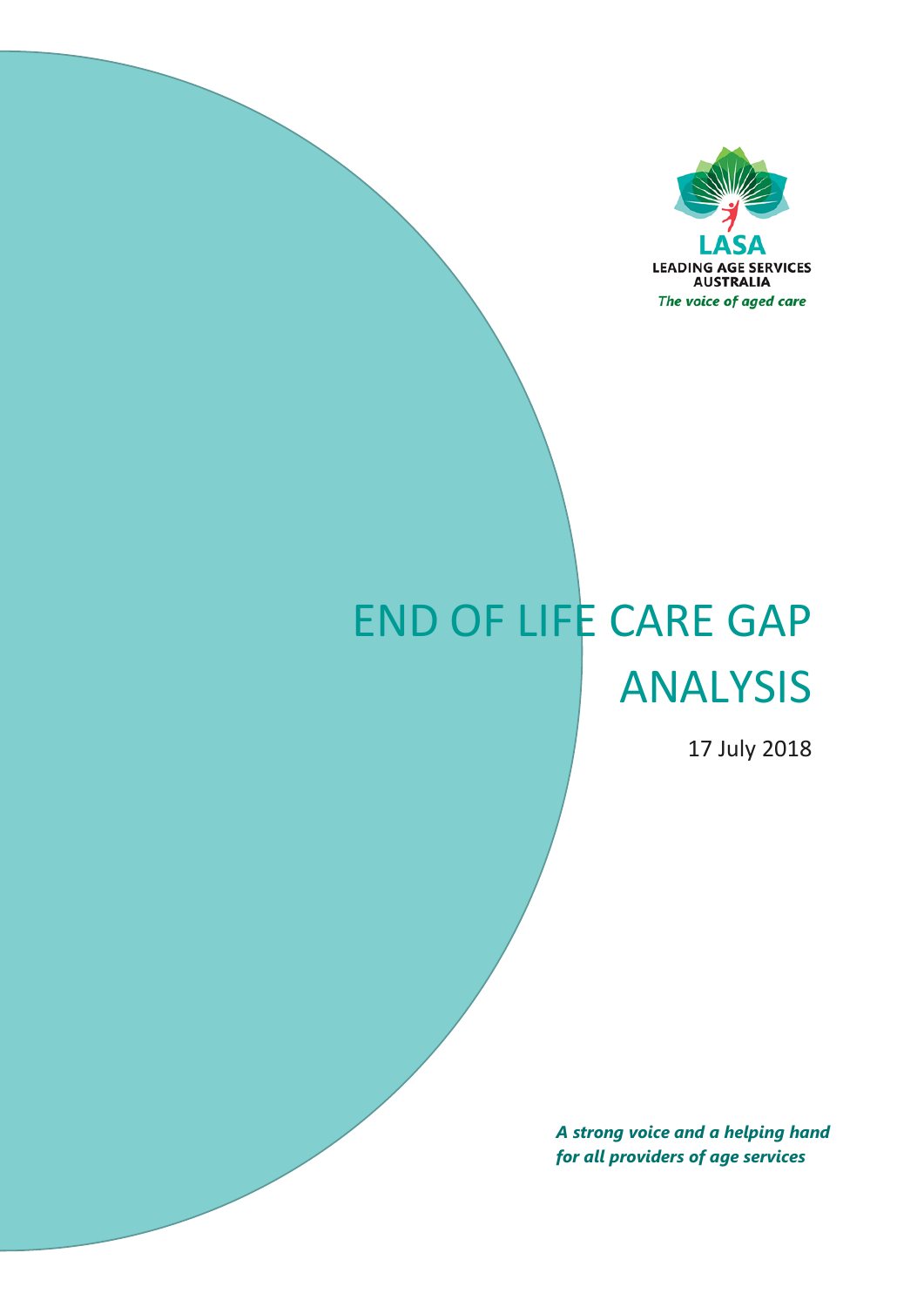# Leading Age Services Australia (LASA)

Leading Age Services Australia (LASA) is the national peak body representing and supporting providers of age services across residential care, home care and retirement living. Our vision is to enable a high performing, respected and sustainable age services industry delivering affordable, accessible, quality care and services for older Australians. We represent our Members by advocating their views on issues of importance and we support our Members by providing information, services, training and events that enhance performance and sustainability.

LASA's membership base is made up of organisations providing care, support and services to older Australians. Our Members include private, not-for-profit, faith-based and government operated organisations providing age services across residential aged care, home care and retirement living. Our diverse membership base provides LASA with the ability to speak with credibility and authority on issues of importance to older Australians and the age services industry.

LASA is pleased to provide comment on the *End-of-Life Care Gap Analysis*. This submission responds to those proposed functions for End of Life Care Victoria, issues and questions presented in the *Consultation Discussion Guide* that LASA identified as relevant to aged care. Should you have any questions regarding this submission, please do not hesitate to contact Marlene Eggert on ph. 02-62301676 or email[: marlenee@lasa.asn.au](mailto:marlenee@lasa.asn.au)

### Introductory comment

LASA would like to make the Victorian Department of Health and Human Services aware that the aged care sector is a key provider of End-of-Life care. Nationally, about 60,000 people die in a residential care facility (RACF) each year<sup>[1](#page-1-0)</sup>. Providers of RACFs tend to be involved in facilitating advanced care planning and the delivery of palliative care for many of their residents. People with medical conditions that may make them eligible for voluntary assisted dying (VAD) often live in residential aged care during the last phase of their lives. Thus, a small number of people living in a RACF may access VAD.

LASA encourages the Victorian Department of Health and Human Services to employ lessons from overseas in countries where palliative care and VAD dying practices are considered to be world class, with the highest levels of compassion and consumer choice applied.

<span id="page-1-0"></span> <sup>1</sup> Productivity Commission 2018, Reforms to Human Services. End-of-Life care in Australia p.109.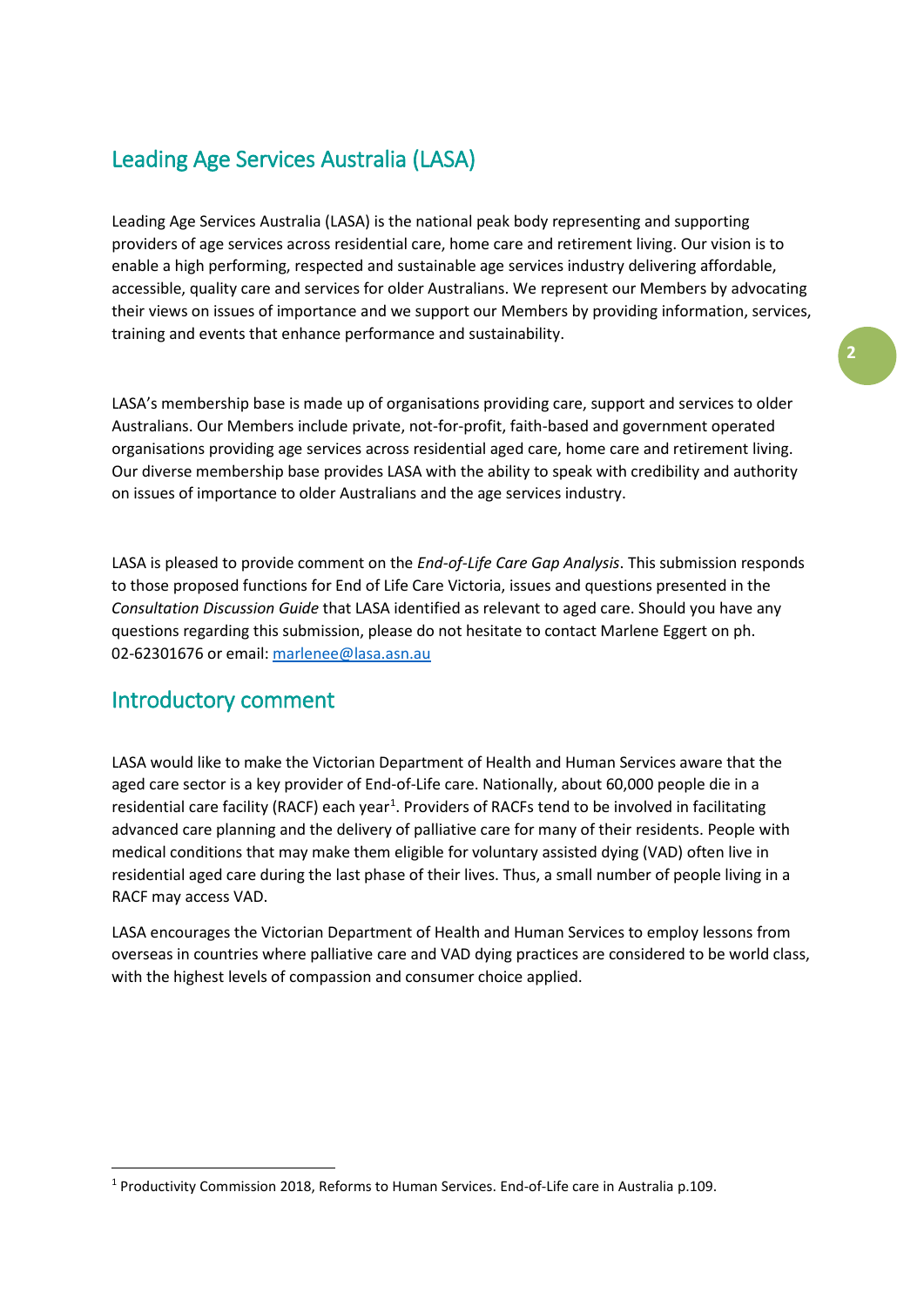## Specific feedback to Consultation Discussion Guide

• Should EOLC be all-inclusive of advanced care planning, palliative care and voluntary assisted dying, or can they be effectively delivered as distinct and separate components of health and community care? On balance, what is the preferred approach and why?

LASA is of the view that End-of-Life care (EOLC) should include advanced care planning, palliative care and VAD. This is because people suffering from medical conditions, such a neurodegenerative diseases, which may make them eligible for VAD under the *Voluntary Assisted Dying Act 2017* are also likely to utilize advanced care planning and palliative care. End of Life Care Victoria may find supporting EOLC easier and more effective to do if it addresses the three key components of end-oflife care listed above.

• How would the functions of End of Life Care Victoria coalesce with the broader policy and strategy functions of the Department of Health and Human Services? How would systems and outcomes in end-of-life care be managed?

LASA is concerned that the articulation between the new national aged care standards (and related guidance material) and the provisions of the *Voluntary Assisted Dying Act 2017* requires clarification. The Commonwealth Government has advised LASA that it is looking at the implications of the Act for Commonwealth legislation, provisions and standards. On a jurisdictional level, LASA raised this issue on 4 June 2018 in a letter to the Minister for Health, Jill Hennessey.

The introduction of VAD may require changes associated with drug licence holders under the *Poisons, Drugs and Therapeutic Goods Act 1966* in aged care facilities. A further concern is any regulation concerning the safe storage of S9 drugs at a RACF.

Further, articulation between the *Voluntary Assisted Dying Act 2017* and the protection of vulnerable people from elder abuse may be required. How should RACF staff react if they perceive that a resident is being bullied into and/or being persuaded to request a VAD service the resident may not really want? This situation could arise if the resident aligns his/her wishes with a powerfully influential family member.

Case studies from overseas should also be looked at to compare the experiences of people residing in countries with VAD feeling pressured with the options faced by patients in countries without VAD.

#### [https://www.dutchnews.nl/news/2015/07/pressure-on-patients-is-cause-for-concern-euthanasia](https://www.dutchnews.nl/news/2015/07/pressure-on-patients-is-cause-for-concern-euthanasia-expert/)[expert/](https://www.dutchnews.nl/news/2015/07/pressure-on-patients-is-cause-for-concern-euthanasia-expert/)

LASA Members identified that they may need assistance in the form of model policies and practice manuals that provide guidance on VAD and some of the issues raised in this submission. This guidance would also need to provide information in cases where providers or staff wish to opt out of involvement in VAD.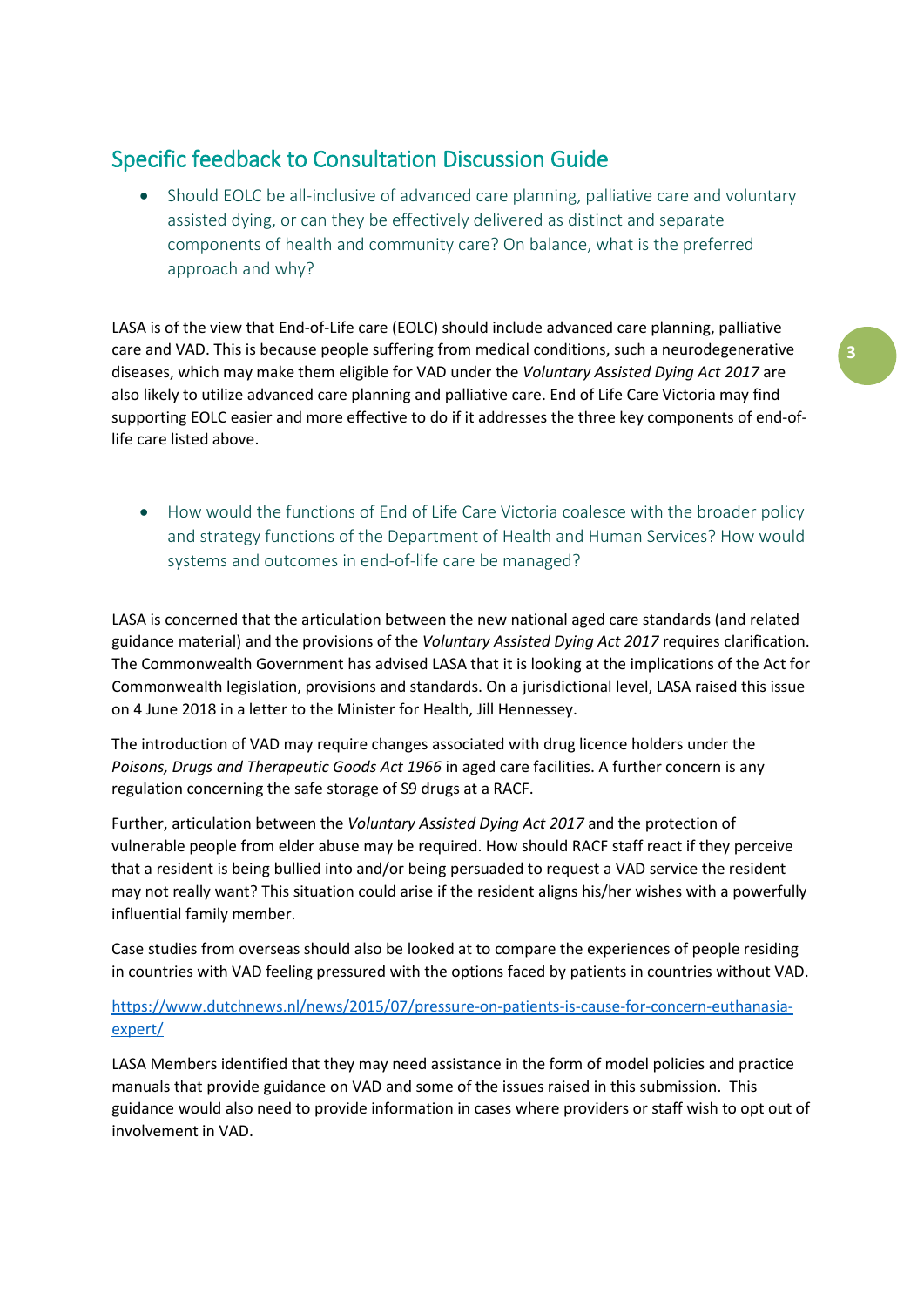• What are the risks and benefits of segregating EOLC from other components of health and community care?

LASA would like to make the Victorian Department of Health and Human Services aware that, when considering the context of EOLC care delivery in its entirety, the aged care system needs to receive equal attention alongside health and community care.

• Collaborating with existing organisations to support and enhance current work on collecting, analysing and reporting data on end-of-life care practices including palliative care, advance care planning, continuous palliative sedation, and assisted dying; and providing administrative & research support to the Assisted Dying Review Board.

**4**

As the bodies regulating aged care, the Federal Department of Health and Ageing, the Australian Aged Care Quality Agency (AACQA) and the new independent Aged Care Quality and Safety Commission (to be established from 1 January 2019 and replacing the AACQA) require involvement in data collection, analysis and reporting about EOLC practices.

Further, LASA proposes that information about a person's 'preferred place of death' and 'actual place of death' be collected. This data would yield information on how well EOLC policies support a person to die at their preferred place of death.

Proposed functions for End of Life Care Victoria

- Providing education and training programs for health practitioners;
- Provide counselling for health practitioners who participate in assisted dying;
- Maintaining a hotline for health practitioners seeking advice on end-of-life care issues, with a particular focus on assisting health practitioners in rural and regional areas who have limited access to end-of-life care specialists;

Definitions in the *Voluntary Assisted Dying Act 2017* refer to registered health professionals only. However, LASA would like to make the Department of Health and Human Services aware that the aged care workforce includes regulated nurses<sup>[2](#page-3-0)</sup> who are registered health professionals and a majority of unregulated personal care workers (PCW).

Nurses and PCWs in aged care often develop strong personal relationships with the people they care for. Witnessing a person progressing over time towards their end of life and finally undergoing VAD may be deeply distressing for these nurses and carers morally and/or emotionally. Thus, access to education and training programs, counselling and access to advice about end-of-life issues is required for nurses as well as personal care workers in aged care.

<span id="page-3-0"></span> <sup>2</sup> Regulated nurses are Registered Nurses and Enrolled Nurses.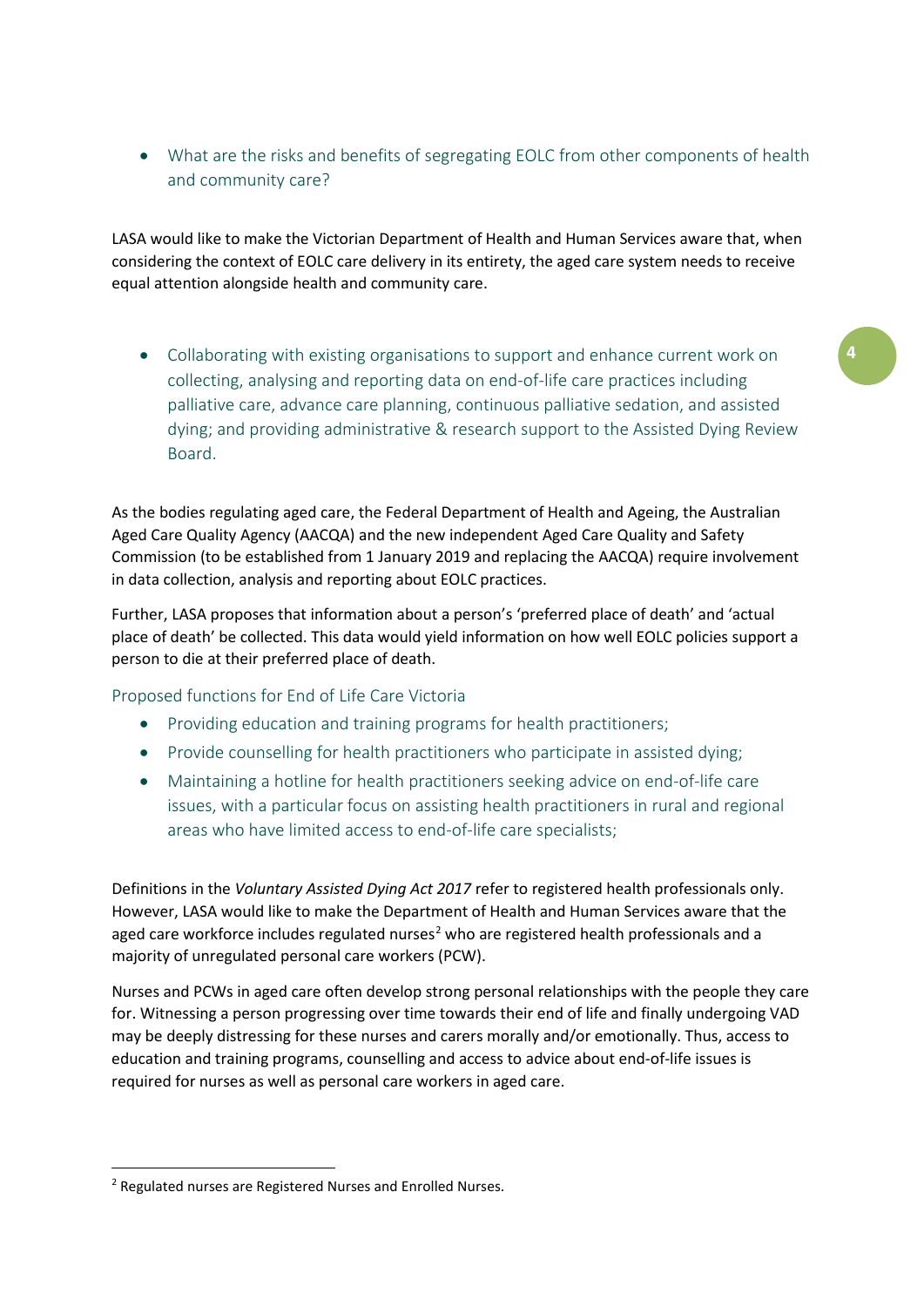For nurses and PCWs the education, counselling and advice needs to specifically address their right to conscientious objection to involvement in VAD related care and how to practice this right.

A considerable proportion of regulated nurses and PCWs in residential aged care are recent migrants to Australia. For example, in 2016 in residential aged care, 32.3% of all direct care employees and 40% of recent hires were born overseas<sup>[3](#page-4-0)</sup>. Many of these nurses and carers arrived from countries with traditional communities that consider VAD a strong moral and cultural wrong. Further, migrant carers in aged care often have limited English language skills which will make the effective delivery of education, counselling and advice more difficult. End of Life Care Victoria needs to consider how to address the educational and counselling needs of this sizeable group of nurses and PCWs in aged care.

Registered nurses in aged care who work in managerial and service coordinating roles have different educational needs to nurses and PCWs in direct-care roles. This too applies to the Approved Provider. The particular education and support needs of this part of the aged care workforce as well as the Approved Provider requires consideration.

How would a single hotline service operate to service the community and health practitioners? What would be the requisite services (e.g. clinical advice, legal advice, referral service)?

LASA believes that the hotline should also provide counselling to health professionals and PCWs or refer them to a free-of-charge counselling service.

#### Providing information to the public on end-of-life care issues

The Consultation Discussion Guide states: The Panel<sup>[4](#page-4-1)</sup> noted that:

A key implementation task is to determine how people in the community may be made aware of their option to request voluntary assisted dying, who may be eligible, and how they would access and complete the process;

LASA encourages End of Life Care Victoria to consider how to meet the information needs of members of the public who life in RACFs and retirement villages.

<span id="page-4-0"></span> <sup>3</sup> 2016 National Aged care Workforce Census and Survey – The Aged Care Workforce, 2016.

<span id="page-4-1"></span><sup>4</sup> Ministerial Advisory Panel on Voluntary Assisted Dying